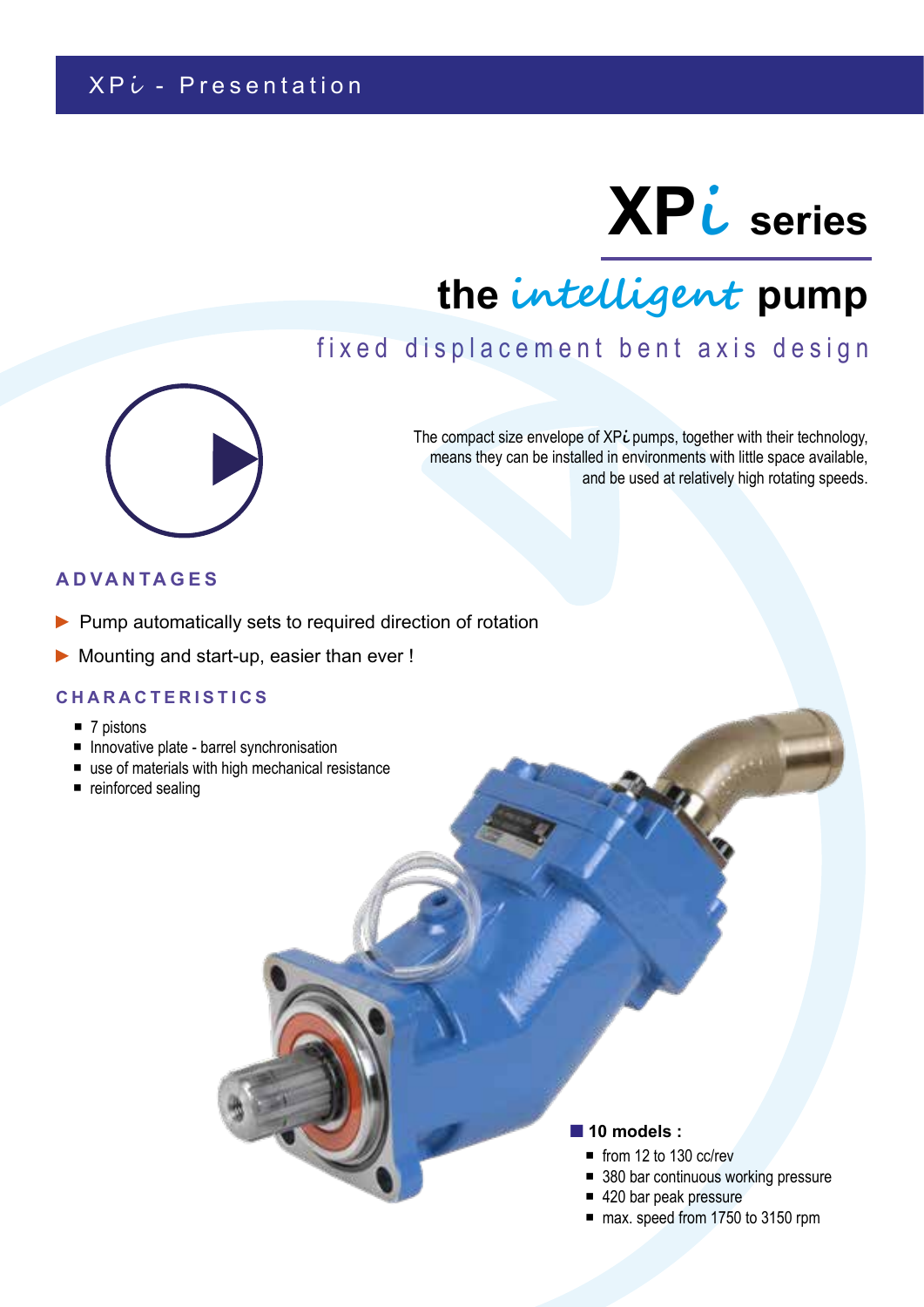## Characteristics -  $XPU$

| <b>Pump</b><br>reference |         | Displac. | <b>Maximum</b><br>continuous | <b>Maximum</b><br><u>intermittent peak</u> | Max speed(1) | Max. torque<br>absorbed at<br>380 bar $(2)$ | Weight                   |                          | <b>Overhang torque</b>   |                          |
|--------------------------|---------|----------|------------------------------|--------------------------------------------|--------------|---------------------------------------------|--------------------------|--------------------------|--------------------------|--------------------------|
|                          |         |          | pressure                     | <b>pressure</b><br><5 seconds              |              |                                             | without<br>inlet fitting | with<br>inlet fitting 2" | without<br>inlet fitting | with<br>inlet fitting 2" |
|                          |         | (cc/rev) | (bar)                        | (bar)                                      | (rpm)        | (N.m)                                       | (kg)                     | (kg)                     | (N.m)                    | (N.m)                    |
| XPi 12                   | 0523820 | 12       | 380                          | 420                                        | 3150         | 76                                          | 9.2                      | 9.65                     | 8.74                     | 9.17                     |
| XPi 18                   | 0523810 | 18       | 380                          | 420                                        | 2900         | 114                                         | 9.25                     | 9.7                      | 8.79                     | 9.21                     |
| XPi 25                   | 0523800 | 25       | 380                          | 420                                        | 2750         | 159                                         | 9.3                      | 9.75                     | 8.84                     | 9.26                     |
| <b>XPi 32</b>            | 0523790 | 32       | 380                          | 420                                        | 2700         | 204                                         | 11.1                     | 11.55                    | 11.1                     | 11.55                    |
| XPi 41                   | 0523780 | 41       | 380                          | 420                                        | 2550         | 261                                         | 11.15                    | 11.6                     | 11.15                    | 11.6                     |
| <b>XPi 50</b>            | 0523770 | 50.3     | 380                          | 420                                        | 2450         | 318                                         | 11.2                     | 11.65                    | 11.76                    | 12.23                    |
| XPi <sub>63</sub>        | 0523760 | 63       | 380                          | 420                                        | 2300         | 401                                         | 11.25                    | 11.7                     | 11.81                    | 12.28                    |
| XPi 80                   | 0523640 | 80.4     | 380                          | 420                                        | 2150         | 509                                         | 14.85                    | 15.3                     | 17.82                    | 18.36                    |
| <b>XPi 108</b>           | 0523750 | 108.3    | 380                          | 420                                        | 1900         | 687                                         | 14.95                    | 15.4                     | 17.94                    | 18.48                    |
| <b>XPi 130</b>           | 0523730 | 129.8    | 380                          | 420                                        | 1750         | 827                                         | 15.35                    | 15.8                     | 18.73                    | 19.28                    |

(1) At absolute pressure 1 bar, ISO VG46 fluid at 25°C.

(2) Maximum torque given with a mechanical efficiency at 95%.



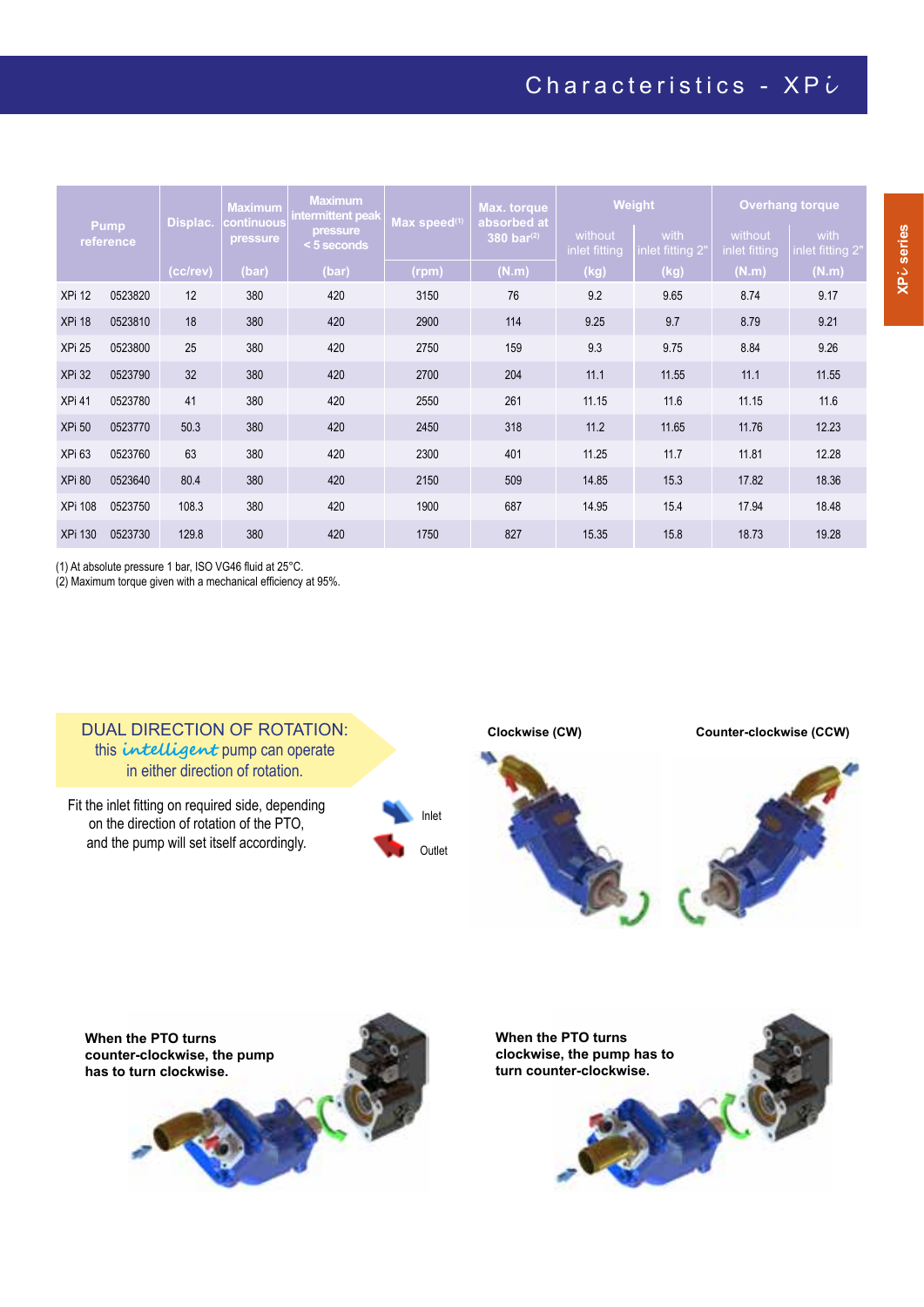## $XPU - Dimenisions$



|                   | <b>Pump reference</b> | $\mathbf{A}$ | B.    | $\mathbf{C}$ | $\overline{D}$ | Е.   | F.  | G.     | н  |
|-------------------|-----------------------|--------------|-------|--------------|----------------|------|-----|--------|----|
| XPi 12            | 0523820               | 196.7        | 177.8 | 77.1         | 103.9          | 85.7 | 108 | G 3/4" | 54 |
| XPi 18            | 0523810               | 196.7        | 177.8 | 77.1         | 103.9          | 85.7 | 108 | G 3/4" | 54 |
| XPi 25            | 0523800               | 196.7        | 177.8 | 77.1         | 103.9          | 85.7 | 108 | G 3/4" | 54 |
| XPi 32            | 0523790               | 202.8        | 184   | 82.3         | 109.1          | 85.7 | 108 | G 3/4" | 54 |
| XPi 41            | 0523780               | 202.8        | 184   | 82.3         | 109.1          | 85.7 | 108 | G 3/4" | 54 |
| <b>XPi 50</b>     | 0523770               | 214.4        | 195.6 | 92           | 118.9          | 85.7 | 108 | G 3/4" | 54 |
| XPi <sub>63</sub> | 0523760               | 214.4        | 195.6 | 92           | 118.9          | 85.7 | 108 | G 3/4" | 54 |
| XPi 80            | 0523640               | 241.7        | 220.9 | 103.5        | 133.3          | 97.4 | 123 | $G1$ " | 60 |
| <b>XPi 108</b>    | 0523750               | 241.7        | 222.5 | 104.8        | 133.3          | 97.4 | 123 | G 1"   | 60 |
| <b>XPi 130</b>    | 0523730               | 244          | 224.8 | 106.7        | 135.2          | 97.4 | 123 | $G1$ " | 60 |

Dimensions in mm.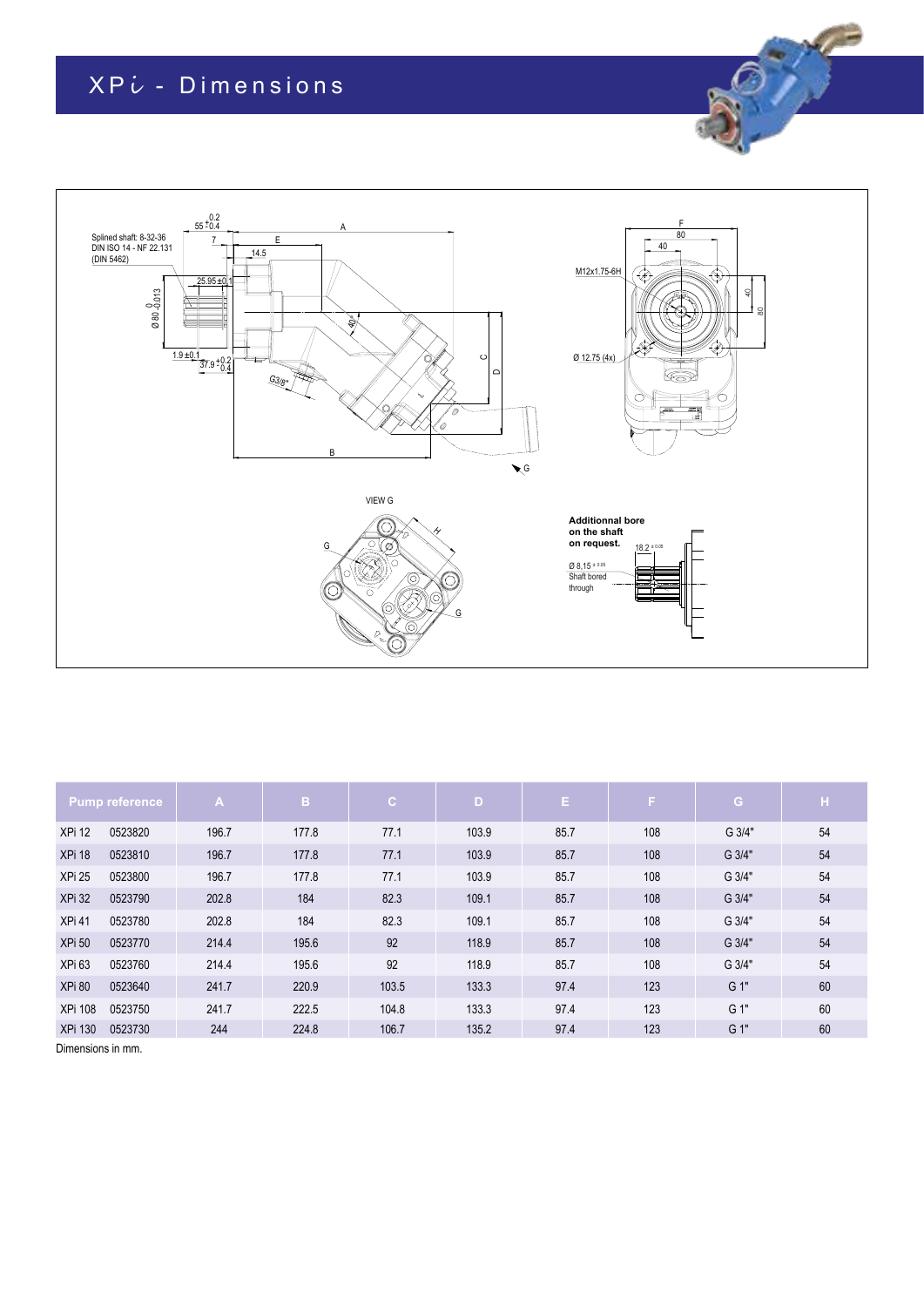

#### **► Torque absorbed as a function of pump output pressure (with a mechanical efficiency considered at 95%)**

#### **► Flow as a function of rotating speed**



These graphs are the results of testwork done in HYDRO LEDUC R&D laboratory, on a specific test bench with a mineral hydraulic fluid ISO VG46 at 25°C (~100 cSt) - disregarding the volumetric efficiency.

#### **► Volumetric efficiency**

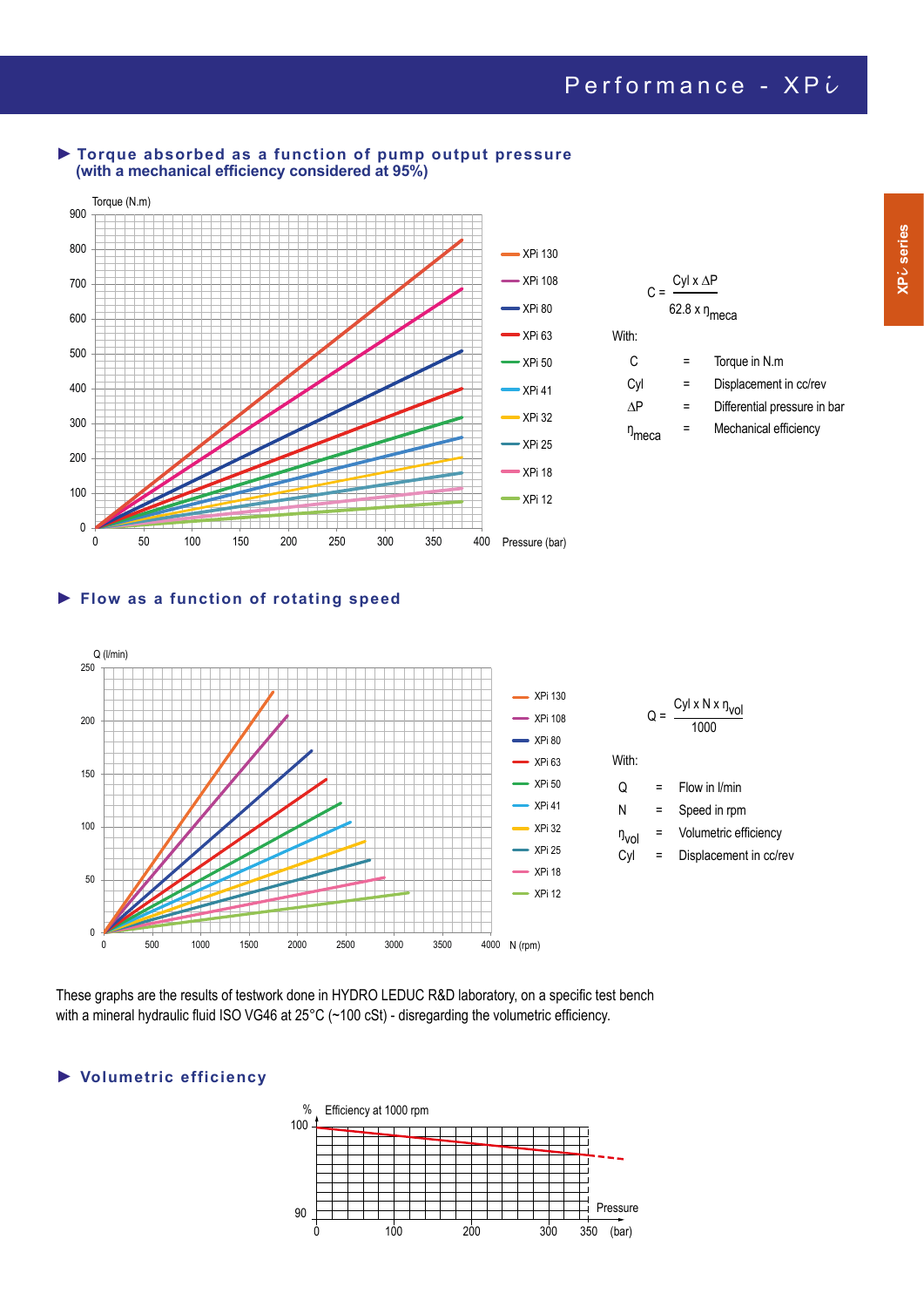## XPL - Accessories

#### **INLET FITTINGS FOR XPi PUMPS**

#### **See recommendations of the hosing dimensions on page 42.**

For high speeds, please consult. All XP**i** pumps are supplied with their inlet fitting. Please specify required fitting from the choice below when ordering.

#### x A 45° elbow fittings kit 90° elbow fittings kit



| <b>Reference</b> | Ø hose | ØA   | Е.    | F.   |
|------------------|--------|------|-------|------|
| 0519370          | 11/2"  | 39.1 | 91.7  | 46.7 |
| 0519373          | 42     | 43   | 91.7  | 46.7 |
| 0519374          | 13/4"  | 46   | 917   | 46.7 |
| 0519371          | 2"     | 51.8 | 108.4 | 544  |
| 0519372          | 21/2"  | 64.5 | 1252  | 622  |



| Reference | lØ hose' | ØA              | F.   |      |
|-----------|----------|-----------------|------|------|
| 0521740   | 11/2"    | 39 <sub>1</sub> | 58.6 | 79.5 |
| 0521741   | 2"       | 518             | 64.9 | 80.2 |
| 0521742   | 21/2"    | 64.5            | 713  | 87.5 |

Dimensions in mm.

Dimensions in mm.

### **DEFLECTOR TO PROTECT SHAFT SEALS**

This deflector ensures the protection of the pump shaft seals. In particular, it protects the pump from projections of dirt from the road in cardan drive installations.

Reference: **DEF 054111**



#### **BY-PASS VALVE FOR XPi PUMPS**

For XPi pump applications where the pump is driven by a continuous running PTO (PTO which cannot be disengaged), this solution allows the continuous running of the pump:

- without creating problems of fluid overheating;
- without affecting pump service life;
- with no modifications necessary to the hydraulic circuit of the equipment.

#### **By-pass fitted on the back of the XPi pump.**

| <b>LEDUC</b> references | <b>24 Volts</b> |
|-------------------------|-----------------|
| XPi 12 to XPi 63        | BP63 0517931    |
| XPi 80 to XPi 130       | BP80 0522140    |